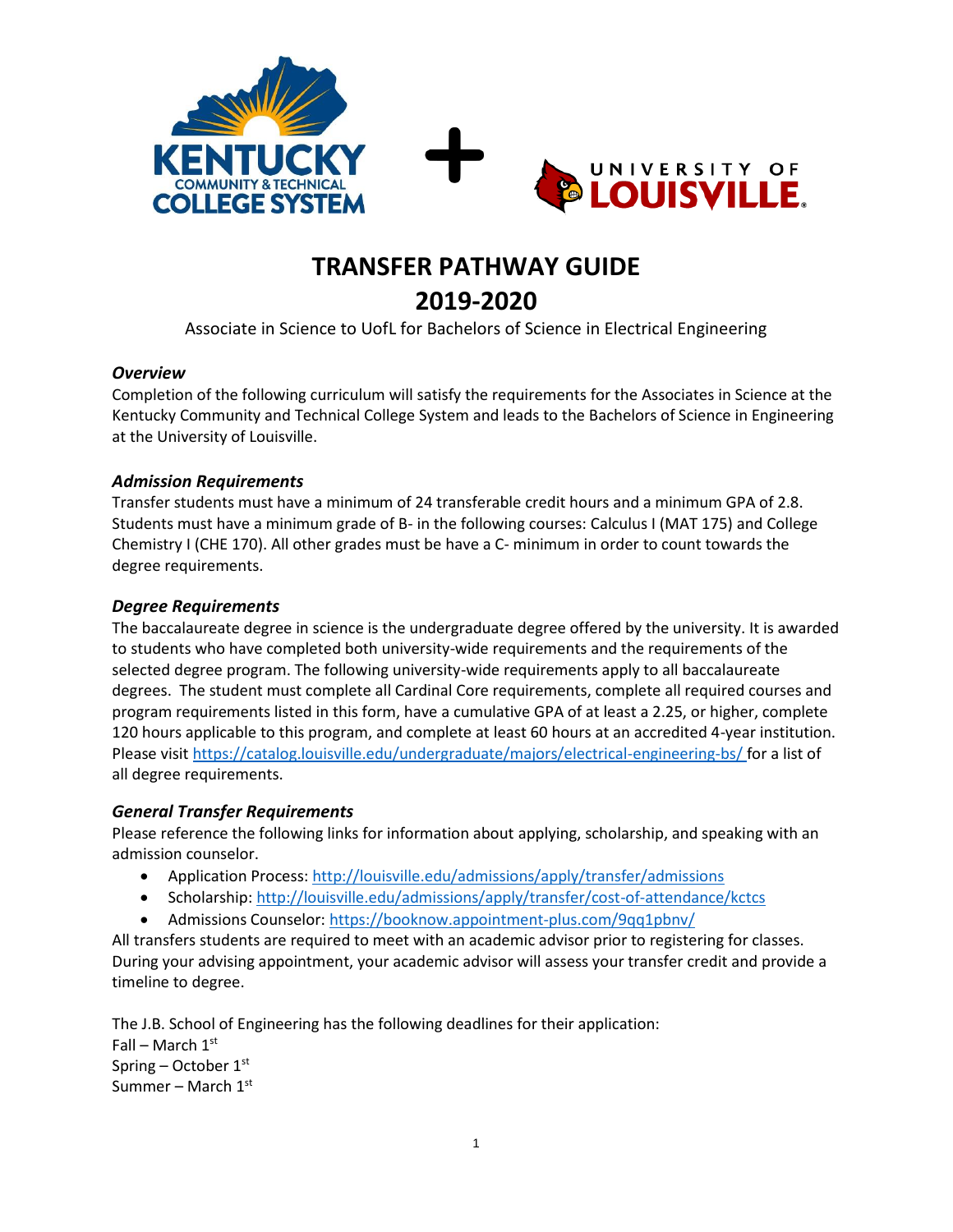# **KCTCS Associate in Science to the University of Louisville Bachelor of Science in Electrical Engineering CHECKLIST**

## **Kentucky Community and Technical College System**

| <b>KCTCS</b><br>Course | <b>Course or Category</b>                        | <b>Credits</b> | <b>UofL</b><br>Course  | Completed |
|------------------------|--------------------------------------------------|----------------|------------------------|-----------|
| <b>ENG 101</b>         | Writing 1                                        | 3              | <b>ENGL 101</b>        |           |
| <b>ENG 102</b>         | Writing II                                       | 3              | <b>ENGL 102</b>        |           |
| <b>COM 181</b>         | <b>Oral Communications</b>                       | 3              | <b>COMM 111</b>        |           |
| TBS XXX                | Social & Behavioral Science*                     | 3              | <b>SBS XXX</b>         |           |
| TBS XXX                | Social & Behavioral Science*                     | 3              | <b>SBS XXX</b>         |           |
| <b>HIS XXX</b>         | Heritage*- recommend HIS 101, 102, 108 or<br>109 | 3              | <b>HIST XXX</b>        |           |
| TBS XXX                | Arts & Humanities*                               | 3              | A/H XXX                |           |
| <b>PHY</b><br>231/241  | <b>General University Physics I</b>              | 5              | <b>PHYS</b><br>298/295 |           |
| CHE<br>170/175         | <b>General College Chemistry I</b>               | 5              | <b>CHEM</b><br>201/207 |           |
| <b>MAT 175</b>         | Calculus I **                                    | 5              | <b>ENGR 101</b>        |           |
| <b>MAT 185</b>         | Calculus II                                      | 5              | <b>ENGR 102</b>        |           |
|                        | <b>Subtotal General Education Core Courses</b>   | 41             |                        |           |

#### **Category 1: KCTCS General Education Core Requirements (33 hours)**

\*One of these courses must be selected from the KCTCS identified Cultural Studies course list, indicate by placing (CS) next to the course name in Category 1 or 2 table.

\*\* Students who do not test into MAT 175 must complete MAT 150 **AND** MAT 155 before being able to take MAT 175. Students may also complete MAT 171 according to placement.

#### **Category 2: KCTCS Associate in Science Requirements (6 hours)**

| <b>KCTCS</b><br><b>Course</b> | <b>Course or Category</b>                 | <b>Credits</b> | UofL<br>Course         | Completed |
|-------------------------------|-------------------------------------------|----------------|------------------------|-----------|
| <b>PHY</b><br>232/242         | <b>General University Physics II</b>      |                | <b>PHYS</b><br>299/296 |           |
| MAT 275                       | Calculus III                              | 4              | <b>ENGR 201</b>        |           |
|                               | <b>Subtotal AA/AS Requirement Courses</b> | 9              |                        |           |

#### **Category 3: KCTCS Electives (21 hours)**

| <b>KCTCS</b><br>Course | <b>Course or Category</b>            | <b>Credits</b> | UofL<br>Course      | <b>Completed</b> |
|------------------------|--------------------------------------|----------------|---------------------|------------------|
| <b>CIT 105</b>         | Digital Literacy or IC3 test out     | $0 - 3$        | <b>Elective XXX</b> |                  |
| <b>FYE 105</b>         | First-Year Experience                | 3              | <b>GEN 100</b>      |                  |
| <b>MAT 285</b>         | <b>Differential Equations</b>        | 3              | <b>ENGR 205</b>     |                  |
| TBS XXX                | Any College Level Course             | 3              |                     |                  |
| TBS XXX                | Any College Level Course (if needed) | $(1-3)$        |                     |                  |
|                        | <b>Subtotal Elective Courses</b>     | $10 - 12$      |                     |                  |
|                        | <b>TOTAL Associate Degree Hours</b>  | 60-62          |                     |                  |